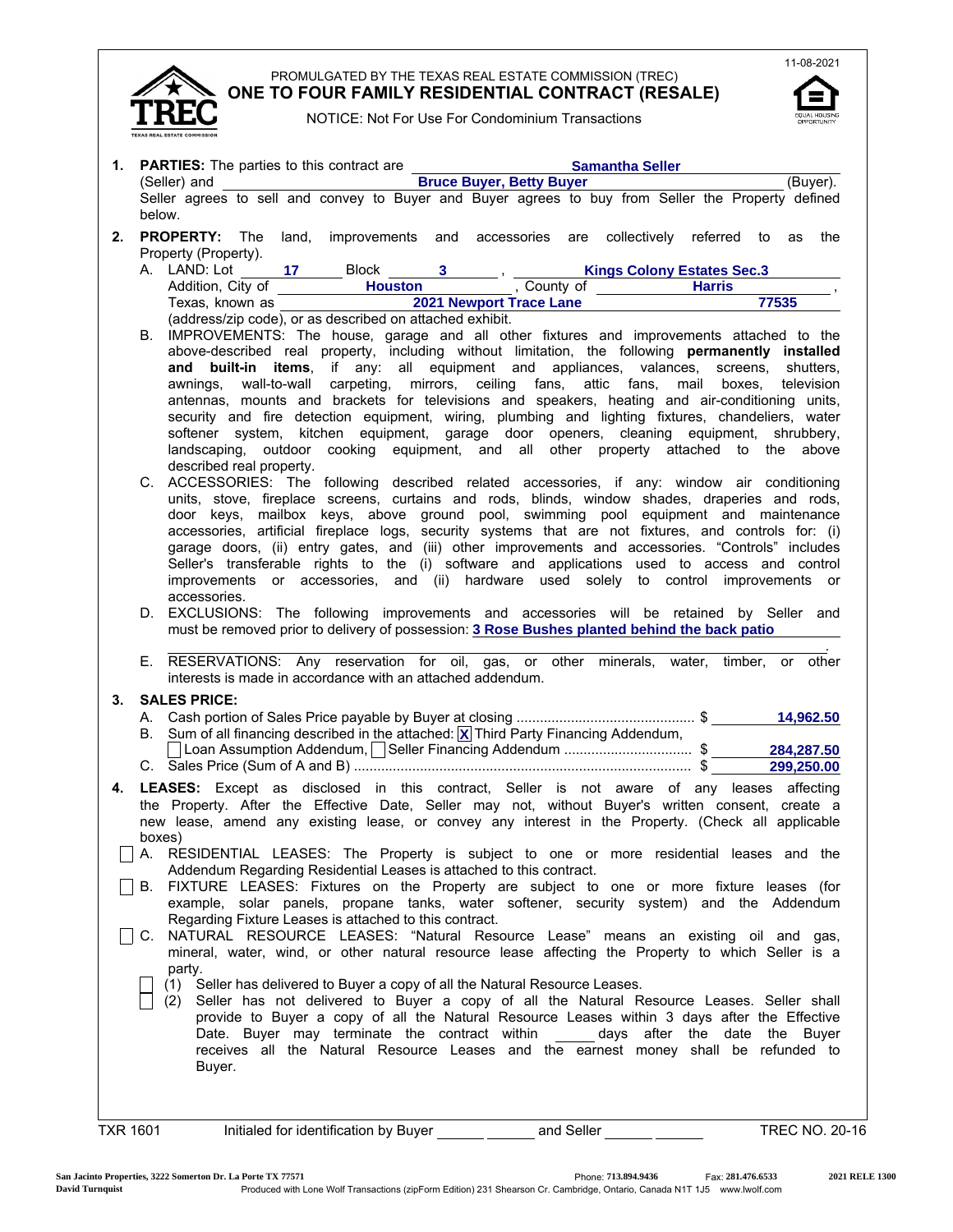|    |    | (Address of Property)                                                                                                                                                                                    |
|----|----|----------------------------------------------------------------------------------------------------------------------------------------------------------------------------------------------------------|
| 5. |    | <b>EARNEST MONEY AND TERMINATION OPTION:</b>                                                                                                                                                             |
|    | А. | DELIVERY OF EARNEST MONEY AND OPTION FEE: Within 3 days after the Effective Date, Buyer                                                                                                                  |
|    |    | First American Title 1991, as escrow agent, at 4567<br>must deliver to must allow                                                                                                                        |
|    |    | Beamer Rd., Houston TX 77534<br>(address): \$2,993.00                                                                                                                                                    |
|    |    | as earnest money and \$200.00 as the Option Fee. The earnest money and Option<br>Fee shall be made payable to escrow agent and may be paid separately or combined in a single                            |
|    |    | payment.                                                                                                                                                                                                 |
|    |    | (1) Buyer shall deliver additional earnest money of \$ N/A ______________ to escrow agent                                                                                                                |
|    |    | within <b>N/A</b> days after the Effective Date of this contract.                                                                                                                                        |
|    |    | (2) If the last day to deliver the earnest money, Option Fee, or the additional earnest money                                                                                                            |
|    |    | falls on a Saturday, Sunday, or legal holiday, the time to deliver the earnest money, Option<br>Fee, or the additional earnest money, as applicable, is extended until the end of the next               |
|    |    | day that is not a Saturday, Sunday, or legal holiday.                                                                                                                                                    |
|    |    | (3) The amount(s) escrow agent receives under this paragraph shall be applied first to the                                                                                                               |
|    |    | Option Fee, then to the earnest money, and then to the additional earnest money.                                                                                                                         |
|    |    | (4) Buyer authorizes escrow agent to release and deliver the Option Fee to Seller at any time                                                                                                            |
|    |    | without further notice to or consent from Buyer, and releases escrow agent from liability for                                                                                                            |
|    |    | delivery of the Option Fee to Seller. The Option Fee will be credited to the Sales Price at<br>closing.                                                                                                  |
|    |    | B. TERMINATION OPTION: For nominal consideration, the receipt of which Seller acknowledges,                                                                                                              |
|    |    | and Buyer's agreement to pay the Option Fee within the time required, Seller grants Buyer the                                                                                                            |
|    |    | unrestricted right to terminate this contract by giving notice of termination to Seller within                                                                                                           |
|    |    | 10 days after the Effective Date of this contract (Option Period). Notices under this<br>paragraph must be given by 5:00 p.m. (local time where the Property is located) by the date                     |
|    |    | specified. If Buyer gives notice of termination within the time prescribed: (i) the Option Fee will                                                                                                      |
|    |    | not be refunded and escrow agent shall release any Option Fee remaining with escrow agent to                                                                                                             |
|    |    | Seller; and (ii) any earnest money will be refunded to Buyer.                                                                                                                                            |
|    |    | C. FAILURE TO TIMELY DELIVER EARNEST MONEY: If Buyer fails to deliver the earnest money                                                                                                                  |
|    |    | within the time required, Seller may terminate this contract or exercise Seller's remedies under<br>Paragraph 15, or both, by providing notice to Buyer before Buyer delivers the earnest money.         |
|    |    | D. FAILURE TO TIMELY DELIVER OPTION FEE: If no dollar amount is stated as the Option Fee or if                                                                                                           |
|    |    | Buyer fails to deliver the Option Fee within the time required, Buyer shall not have the                                                                                                                 |
|    |    | unrestricted right to terminate this contract under this paragraph 5.                                                                                                                                    |
|    |    | E. TIME: Time is of the essence for this paragraph and strict compliance with the time for<br>performance is required.                                                                                   |
| 6. |    | <b>TITLE POLICY AND SURVEY:</b>                                                                                                                                                                          |
|    |    | A. TITLE POLICY: Seller shall furnish to Buyer at $\bar{x}$ Seller's Buyer's expense an owner policy of                                                                                                  |
|    |    | title insurance (Title Policy) issued by <b>First American Title</b> (Title Company)                                                                                                                     |
|    |    | in the amount of the Sales Price, dated at or after closing, insuring Buyer against loss under the<br>provisions of the Title Policy, subject to the promulgated exclusions (including existing building |
|    |    | and zoning ordinances) and the following exceptions:                                                                                                                                                     |
|    |    | (1) Restrictive covenants common to the platted subdivision in which the Property is located.                                                                                                            |
|    |    | (2) The standard printed exception for standby fees, taxes and assessments.                                                                                                                              |
|    |    | (3) Liens created as part of the financing described in Paragraph 3.<br>(4) Utility easements created by the dedication deed or plat of the subdivision in which the                                     |
|    |    | Property is located.                                                                                                                                                                                     |
|    |    | (5) Reservations or exceptions otherwise permitted by this contract or as may be approved by                                                                                                             |
|    |    | Buyer in writing.                                                                                                                                                                                        |
|    |    | (6) The standard printed exception as to marital rights.<br>(7) The standard printed exception as to waters, tidelands, beaches, streams, and related                                                    |
|    |    | matters.                                                                                                                                                                                                 |
|    |    | (8) The standard printed exception as to discrepancies, conflicts, shortages in area or boundary                                                                                                         |
|    |    | lines, encroachments or protrusions, or overlapping improvements:                                                                                                                                        |
|    |    | (i) will not be amended or deleted from the title policy; or<br>$\chi$ (ii) will be amended to read, "shortages in area" at the expense of $\chi$ Buyer Seller.                                          |
|    |    | (9) The exception or exclusion regarding minerals approved by the Texas Department of                                                                                                                    |
|    |    | Insurance.                                                                                                                                                                                               |
|    | В. | COMMITMENT: Within 20 days after the Title Company receives a copy of this contract, Seller                                                                                                              |
|    |    | shall furnish to Buyer a commitment for title insurance (Commitment) and, at Buyer's expense,                                                                                                            |
|    |    |                                                                                                                                                                                                          |
|    |    | legible copies of restrictive covenants and documents evidencing exceptions in the Commitment<br>(Exception Documents) other than the standard printed exceptions. Seller authorizes the Title           |
|    |    | Company to deliver the Commitment and Exception Documents to Buyer at Buyer's address                                                                                                                    |
|    |    | shown in Paragraph 21. If the Commitment and Exception Documents are not delivered to                                                                                                                    |
|    |    | Buyer within the specified time, the time for delivery will be automatically extended up to 15<br>days or 3 days before the Closing Date, whichever is earlier. If the Commitment and Exception          |

the earnest money will be refunded to Buyer.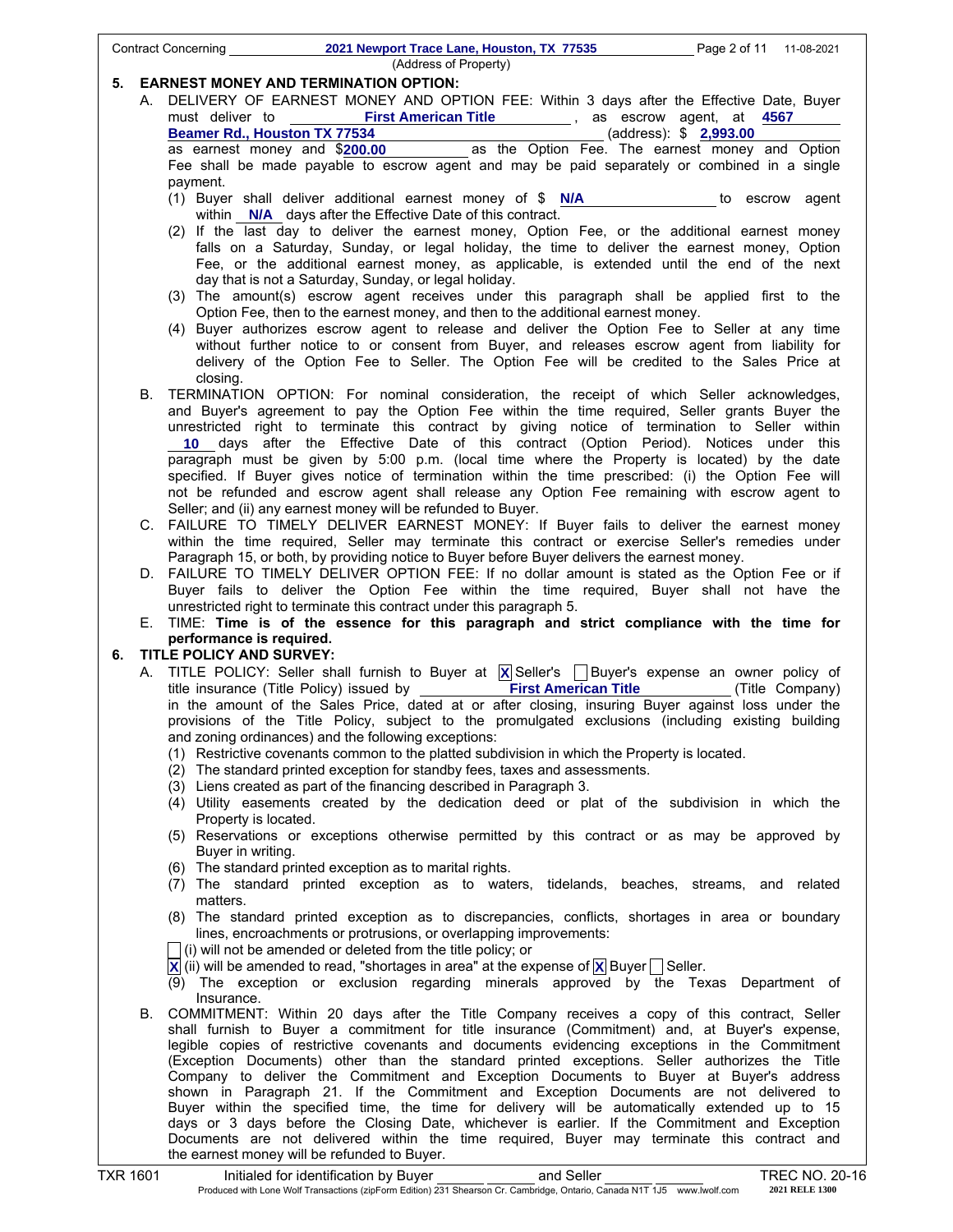|             | <b>Contract Concerning</b><br>2021 Newport Trace Lane, Houston, TX 77535 Page 3 of 11 11-08-2021                                                                                           |
|-------------|--------------------------------------------------------------------------------------------------------------------------------------------------------------------------------------------|
|             | (Address of Property)<br>C. SURVEY: The survey must be made by a registered professional land surveyor acceptable to the                                                                   |
|             | Title Company and Buyer's lender(s). (Check one box only)                                                                                                                                  |
| $ {\bf x} $ | (1) Within 3 days after the Effective Date of this contract, Seller shall furnish to Buyer and                                                                                             |
|             | Title Company Seller's existing survey of the Property and a Residential Real Property                                                                                                     |
|             | Affidavit promulgated by the Texas Department of Insurance (T-47 Affidavit). If Seller fails to<br>furnish the existing survey or affidavit within the time prescribed, Buyer shall        |
|             | obtain a new survey at Seller's expense no later than 3 days prior to Closing Date.                                                                                                        |
|             | If the existing survey or affidavit is not acceptable to Title Company or Buyer's lender(s),                                                                                               |
|             | Buyer shall obtain a new survey at Seller's $\overline{X}$ Buyer's expense no later than 3 days prior to                                                                                   |
|             | Closing Date.<br>(2) Within cays after the Effective Date of this contract, Buyer shall obtain a new survey                                                                                |
|             | at Buyer's expense. Buyer is deemed to receive the survey on the date of actual receipt or                                                                                                 |
|             | the date specified in this paragraph, whichever is earlier.                                                                                                                                |
|             | (3) Within days after the Effective Date of this contract, Seller, at Seller's expense shall                                                                                               |
|             | furnish a new survey to Buyer.<br>OBJECTIONS: Buyer may object in writing to defects, exceptions, or encumbrances to title:                                                                |
| D.          | disclosed on the survey other than items 6A(1) through (7) above; disclosed in the                                                                                                         |
|             | Commitment other than items 6A(1) through (9) above; or which prohibit the following use or                                                                                                |
|             | activity: Buyer to be permitted to park their 14' bass boat on the property                                                                                                                |
|             | Buyer must object the earlier of (i) the Closing Date or (ii) 3 days after Buyer receives the                                                                                              |
|             | Commitment, Exception Documents, and the survey. Buyer's failure to object within the time<br>allowed will constitute a waiver of Buyer's right to object; except that the requirements in |
|             | Schedule C of the Commitment are not waived by Buyer. Provided Seller is not obligated to                                                                                                  |
|             | incur any expense, Seller shall cure any timely objections of Buyer or any third party lender                                                                                              |
|             | within 15 days after Seller receives the objections (Cure Period) and the Closing Date will be                                                                                             |
|             | extended as necessary. If objections are not cured within the Cure Period, Buyer may, by<br>delivering notice to Seller within 5 days after the end of the Cure Period: (i) terminate this |
|             | contract and the earnest money will be refunded to Buyer; or (ii) waive the objections. If                                                                                                 |
|             | Buyer does not terminate within the time required, Buyer shall be deemed to have waived the                                                                                                |
|             | objections. If the Commitment or Survey is revised or any new Exception Document(s) is                                                                                                     |
|             | delivered, Buyer may object to any new matter revealed in the revised Commitment or Survey<br>or new Exception Document(s) within the same time stated in this paragraph to make           |
|             | objections beginning when the revised Commitment, Survey, or Exception Document(s) is                                                                                                      |
|             | delivered to Buyer.                                                                                                                                                                        |
| Е.          | <b>TITLE NOTICES:</b><br>(1) ABSTRACT OR TITLE POLICY: Broker advises Buyer to have an abstract of title covering the                                                                      |
|             | Property examined by an attorney of Buyer's selection, or Buyer should be furnished with or                                                                                                |
|             | obtain a Title Policy. If a Title Policy is furnished, the Commitment should be promptly                                                                                                   |
|             | reviewed by an attorney of Buyer's choice due to the time limitations on Buyer's right to                                                                                                  |
|             | object.<br>(2) MEMBERSHIP IN PROPERTY OWNERS ASSOCIATION(S): The Property $\boxed{\mathbf{X}}$ is $\boxed{\phantom{1}}$ is not subject                                                     |
|             | to mandatory membership in a property owners association(s). If the Property is subject to                                                                                                 |
|             | mandatory membership in a property owners association(s), Seller notifies Buyer under                                                                                                      |
|             | §5.012, Texas Property Code, that, as a purchaser of property in the residential community                                                                                                 |
|             | identified in Paragraph 2A in which the Property is located, you are obligated to be a<br>member of the property owners association(s). Restrictive covenants governing the use and        |
|             | occupancy of the Property and all dedicatory instruments governing the establishment,                                                                                                      |
|             | maintenance, or operation of this residential community have been or will be recorded in                                                                                                   |
|             | the Real Property Records of the county in which the Property is located. Copies of the                                                                                                    |
|             | restrictive covenants and dedicatory instruments may be obtained from the county clerk.<br><u>You are obligated to pay assessments to the property owners association(s). The You</u>      |
|             | amount of the assessments is subject to change. Your failure<br>to<br>pay<br>the                                                                                                           |
|             | assessments could result in enforcement of the association's lien on<br>and<br>the                                                                                                         |
|             | foreclosure of the Property.                                                                                                                                                               |
|             | Section 207.003, Property Code, entitles an owner to receive copies of any document that<br>governs the establishment, maintenance, or operation of a subdivision, including, but not      |
|             | limited to, restrictions, bylaws, rules and regulations, and a resale certificate from a                                                                                                   |
|             | property owners' association. A resale certificate contains information including, but not                                                                                                 |
|             | limited to, statements specifying the amount and frequency of regular assessments and the<br>style and cause number of lawsuits to which the property owners' association is a party,      |
|             | other than lawsuits relating to unpaid ad valorem taxes of an individual member of the                                                                                                     |
|             | association. These documents must be made available to you by the property owners'                                                                                                         |
|             | association or the association's agent on your request.<br>If Buyer is concerned about these matters, the TREC promulgated Addendum for                                                    |
|             | Property Subject to Mandatory Membership in a Property Owners Association(s)                                                                                                               |
|             | should be used.                                                                                                                                                                            |
|             | (3) STATUTORY TAX DISTRICTS: If the Property is situated in a utility or other statutorily<br>created district providing water, sewer, drainage, or flood control facilities and services, |
|             | Initialed for identification by Buyer <b>community</b> and Seller<br>TREC NO 20-<br>EXR 1601 - EXR 1601                                                                                    |

TXR 1601 Initialed for identification by Buyer and Seller and Seller TREC NO. 20-16<br>Produced with Lone Wolf Transactions (zipForm Edition) 231 Shearson Cr. Cambridge, Ontario, Canada N1T 1J5 www.lwolf.com 2021 RELE 1300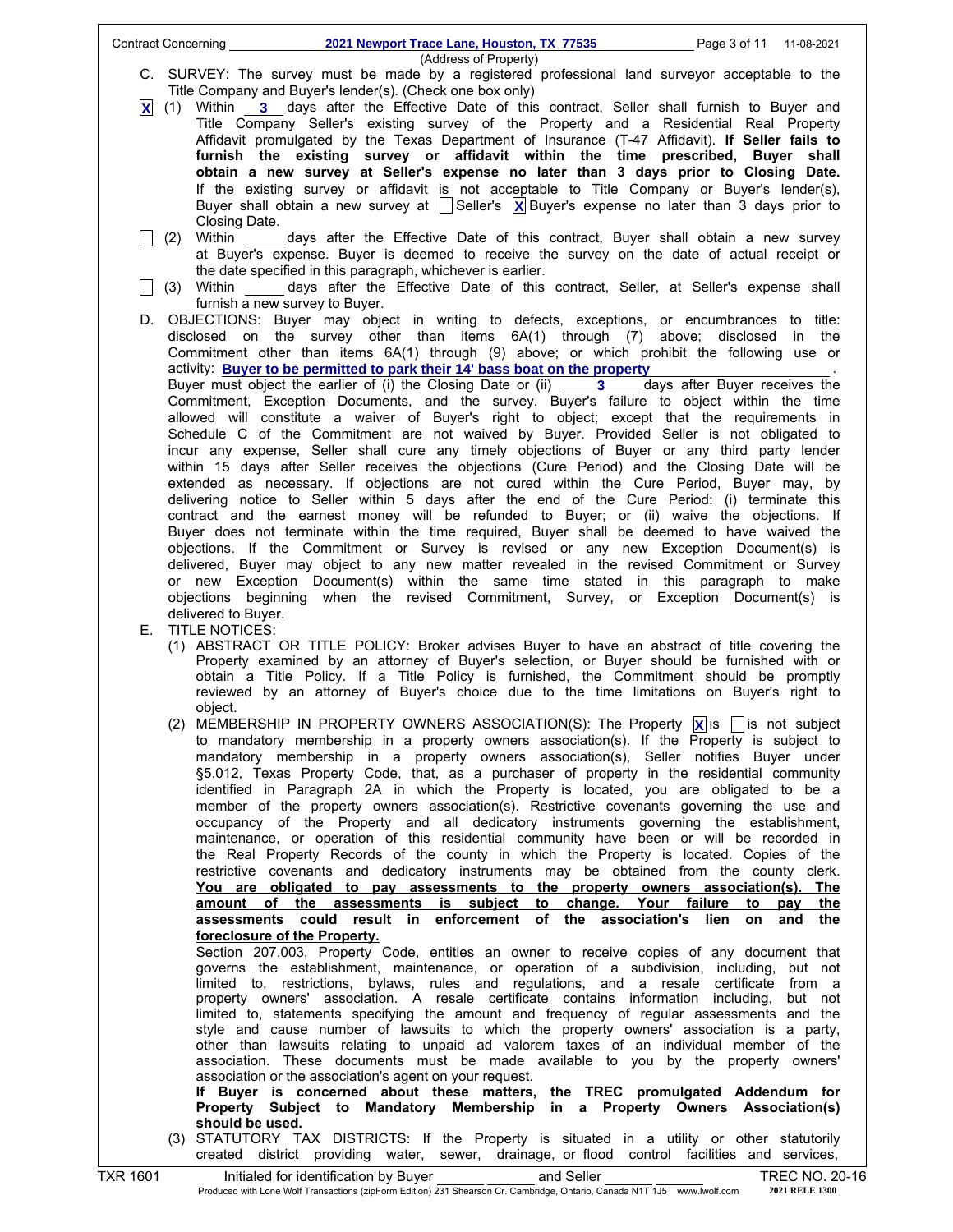| Contract Concerning <b>2021 Newport Trace Lane, Houston, TX 77535</b> Page 4 of 11 11-08-2021<br>(Address of Property)                                                                                                                                                                                                                                                                                                                                                                                                                                                                                                                                                                                                                                                                                                                                                                                                                                                                                                                                                                                                                                                                                                                                                                                                                                                                                                                                                                                                                                                                                                                                                                                                                                                                                                                                                                                                                                                                                                                                                                                                                                               |  |
|----------------------------------------------------------------------------------------------------------------------------------------------------------------------------------------------------------------------------------------------------------------------------------------------------------------------------------------------------------------------------------------------------------------------------------------------------------------------------------------------------------------------------------------------------------------------------------------------------------------------------------------------------------------------------------------------------------------------------------------------------------------------------------------------------------------------------------------------------------------------------------------------------------------------------------------------------------------------------------------------------------------------------------------------------------------------------------------------------------------------------------------------------------------------------------------------------------------------------------------------------------------------------------------------------------------------------------------------------------------------------------------------------------------------------------------------------------------------------------------------------------------------------------------------------------------------------------------------------------------------------------------------------------------------------------------------------------------------------------------------------------------------------------------------------------------------------------------------------------------------------------------------------------------------------------------------------------------------------------------------------------------------------------------------------------------------------------------------------------------------------------------------------------------------|--|
| Chapter 49, Texas Water Code, requires Seller to deliver and Buyer to sign the statutory<br>notice relating to the tax rate, bonded indebtedness, or standby fee of the district prior to<br>final execution of this contract.                                                                                                                                                                                                                                                                                                                                                                                                                                                                                                                                                                                                                                                                                                                                                                                                                                                                                                                                                                                                                                                                                                                                                                                                                                                                                                                                                                                                                                                                                                                                                                                                                                                                                                                                                                                                                                                                                                                                       |  |
| (4) TIDE WATERS: If the Property abuts the tidally influenced waters of the state, §33.135,<br>Texas Natural Resources Code, requires a notice regarding coastal area property to be<br>included in the contract. An addendum containing the notice promulgated by TREC or<br>required by the parties must be used.                                                                                                                                                                                                                                                                                                                                                                                                                                                                                                                                                                                                                                                                                                                                                                                                                                                                                                                                                                                                                                                                                                                                                                                                                                                                                                                                                                                                                                                                                                                                                                                                                                                                                                                                                                                                                                                  |  |
| (5) ANNEXATION: If the Property is located outside the limits of a municipality, Seller notifies<br>Buyer under §5.011, Texas Property Code, that the Property may now or later be included in<br>the extraterritorial jurisdiction of a municipality and may now or later be subject to<br>annexation by the municipality. Each municipality maintains a map that depicts its<br>boundaries and extraterritorial jurisdiction. To determine if the Property is located within a<br>municipality's extraterritorial jurisdiction or is likely to be located within a municipality's<br>extraterritorial jurisdiction, contact all municipalities located in the general proximity of the                                                                                                                                                                                                                                                                                                                                                                                                                                                                                                                                                                                                                                                                                                                                                                                                                                                                                                                                                                                                                                                                                                                                                                                                                                                                                                                                                                                                                                                                             |  |
| Property for further information.<br>(6) PROPERTY LOCATED IN A CERTIFICATED SERVICE AREA OF A UTILITY SERVICE PROVIDER:<br>Notice required by §13.257, Water Code: The real property, described in Paragraph 2, that<br>you are about to purchase may be located in a certificated water or sewer service area,<br>which is authorized by law to provide water or sewer service to the properties in the<br>certificated area. If your property is located in a certificated area there may be special costs<br>or charges that you will be required to pay before you can receive water or sewer service.<br>There may be a period required to construct lines or other facilities necessary to provide<br>water or sewer service to your property. You are advised to determine if the property is in a<br>certificated area and contact the utility service provider to determine the cost that you will<br>be required to pay and the period, if any, that is required to provide water or sewer service<br>to your property. The undersigned Buyer hereby acknowledges receipt of the foregoing<br>notice at or before the execution of a binding contract for the purchase of the real property<br>described in Paragraph 2 or at closing of purchase of the real property.<br>(7) PUBLIC IMPROVEMENT DISTRICTS: If the Property is in a public improvement district, Seller<br>must give Buyer written notice as required by §5.014, Property Code. An addendum<br>containing the required notice shall be attached to this contract.<br>(8) TRANSFER FEES: If the Property is subject to a private transfer fee obligation, §5.205,<br>Property Code, requires Seller to notify Buyer as follows: The private transfer fee obligation<br>may be governed by Chapter 5, Subchapter G of the Texas Property Code.<br>(9) PROPANE GAS SYSTEM SERVICE AREA: If the Property is located in a propane gas system<br>service area owned by a distribution system retailer, Seller must give Buyer written notice<br>as required by §141.010, Texas Utilities Code. An addendum containing the notice approved<br>by TREC or required by the parties should be used. |  |
| (10) NOTICE OF WATER LEVEL FLUCTUATIONS: If the Property adjoins an impoundment of<br>water, including a reservoir or lake, constructed and maintained under Chapter 11, Water<br>Code, that has a storage capacity of at least 5,000 acre-feet at the impoundment's normal<br>operating level, Seller hereby notifies Buyer: "The water level of the impoundment of water<br>adjoining the Property fluctuates for various reasons, including as a result of: (1) an entity<br>lawfully exercising its right to use the water stored in the impoundment; or (2) drought or<br>flood conditions."                                                                                                                                                                                                                                                                                                                                                                                                                                                                                                                                                                                                                                                                                                                                                                                                                                                                                                                                                                                                                                                                                                                                                                                                                                                                                                                                                                                                                                                                                                                                                                    |  |
| 7. PROPERTY CONDITION:<br>A. ACCESS, INSPECTIONS AND UTILITIES: Seller shall permit Buyer and Buyer's agents access<br>to the Property at reasonable times. Buyer may have the Property inspected by inspectors<br>selected by Buyer and licensed by TREC or otherwise permitted by law to make inspections.<br>Any hydrostatic testing must be separately authorized by Seller in writing. Seller at Seller's<br>expense shall immediately cause existing utilities to be turned on and shall keep the utilities<br>on during the time this contract is in effect.<br>B. SELLER'S DISCLOSURE NOTICE PURSUANT TO §5.008, TEXAS PROPERTY CODE (Notice):                                                                                                                                                                                                                                                                                                                                                                                                                                                                                                                                                                                                                                                                                                                                                                                                                                                                                                                                                                                                                                                                                                                                                                                                                                                                                                                                                                                                                                                                                                               |  |
| (Check one box only)                                                                                                                                                                                                                                                                                                                                                                                                                                                                                                                                                                                                                                                                                                                                                                                                                                                                                                                                                                                                                                                                                                                                                                                                                                                                                                                                                                                                                                                                                                                                                                                                                                                                                                                                                                                                                                                                                                                                                                                                                                                                                                                                                 |  |
| (1) Buyer has received the Notice.<br>$\vert \mathbf{x} \vert$<br>(2) Buyer has not received the Notice. Within<br>days after the Effective Date of this<br>contract, Seller shall deliver the Notice to Buyer. If Buyer does not receive the Notice,<br>Buyer may terminate this contract at any time prior to the closing and the earnest money<br>will be refunded to Buyer. If Seller delivers the Notice, Buyer may terminate this contract<br>for any reason within 7 days after Buyer receives the Notice or prior to the closing,<br>whichever first occurs, and the earnest money will be refunded to Buyer.<br>(3) The Seller is not required to furnish the notice under the Texas Property Code.<br>C. SELLER'S DISCLOSURE OF LEAD-BASED PAINT AND LEAD-BASED PAINT HAZARDS is required by<br>Federal law for a residential dwelling constructed prior to 1978.                                                                                                                                                                                                                                                                                                                                                                                                                                                                                                                                                                                                                                                                                                                                                                                                                                                                                                                                                                                                                                                                                                                                                                                                                                                                                          |  |
|                                                                                                                                                                                                                                                                                                                                                                                                                                                                                                                                                                                                                                                                                                                                                                                                                                                                                                                                                                                                                                                                                                                                                                                                                                                                                                                                                                                                                                                                                                                                                                                                                                                                                                                                                                                                                                                                                                                                                                                                                                                                                                                                                                      |  |
| and Seller<br><b>TREC NO. 20-16</b><br><b>TXR 1601</b><br>Initialed for identification by Buyer                                                                                                                                                                                                                                                                                                                                                                                                                                                                                                                                                                                                                                                                                                                                                                                                                                                                                                                                                                                                                                                                                                                                                                                                                                                                                                                                                                                                                                                                                                                                                                                                                                                                                                                                                                                                                                                                                                                                                                                                                                                                      |  |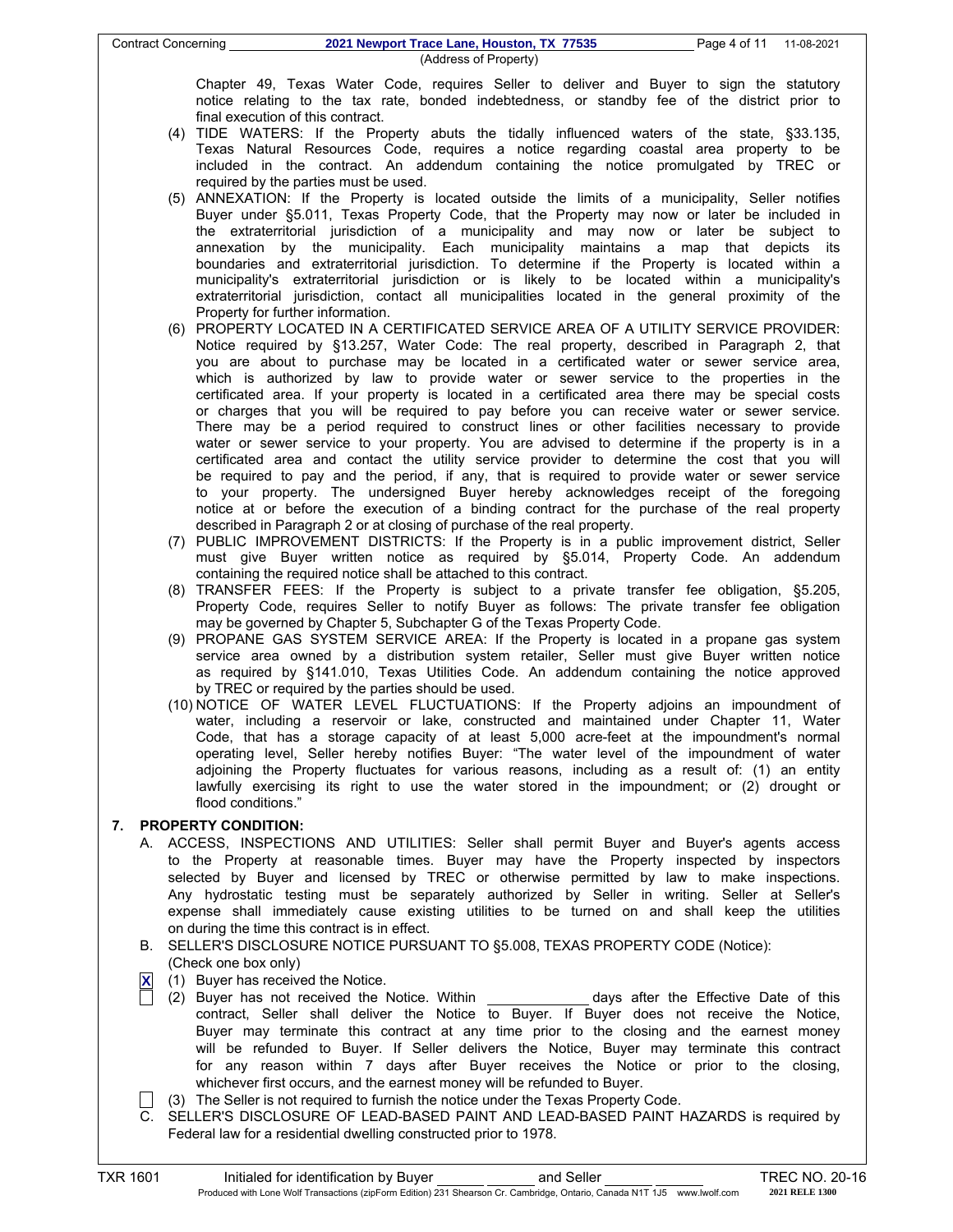|    |                 | Contract Concerning ______________<br>2021 Newport Trace Lane, Houston, TX 77535 Page 5 of 11 11-08-2021<br>(Address of Property)                                                                                                                                                                                                                                                                                                                                                                                                                                                                                                                                                                                                                                                                                                                                                                                                                                           |
|----|-----------------|-----------------------------------------------------------------------------------------------------------------------------------------------------------------------------------------------------------------------------------------------------------------------------------------------------------------------------------------------------------------------------------------------------------------------------------------------------------------------------------------------------------------------------------------------------------------------------------------------------------------------------------------------------------------------------------------------------------------------------------------------------------------------------------------------------------------------------------------------------------------------------------------------------------------------------------------------------------------------------|
|    |                 | D. ACCEPTANCE OF PROPERTY CONDITION: "As Is" means the present condition of the Property<br>with any and all defects and without warranty except for the warranties of title and the<br>warranties in this contract. Buyer's agreement to accept the Property As Is under Paragraph<br>7D(1) or (2) does not preclude Buyer from inspecting the Property under Paragraph 7A, from<br>negotiating repairs or treatments in a subsequent amendment, or from terminating<br>this<br>contract during the Option Period, if any.<br>(Check one box only)<br>$\vert X \vert$<br>(1) Buyer accepts the Property As Is.<br>(2) Buyer accepts the Property As Is provided Seller, at Seller's expense, shall complete the                                                                                                                                                                                                                                                            |
|    |                 | following specific repairs and treatments:<br>(Do not insert general phrases, such as "subject to inspections" that do not identify specific                                                                                                                                                                                                                                                                                                                                                                                                                                                                                                                                                                                                                                                                                                                                                                                                                                |
|    |                 | repairs and treatments.)<br>E. LENDER REQUIRED REPAIRS AND TREATMENTS: Unless otherwise agreed in writing, neither<br>party is obligated to pay for lender required repairs, which includes treatment for wood<br>destroying insects. If the parties do not agree to pay for the lender required repairs or<br>treatments, this contract will terminate and the earnest money will be refunded to Buyer. If<br>the cost of lender required repairs and treatments exceeds 5% of the Sales Price, Buyer may                                                                                                                                                                                                                                                                                                                                                                                                                                                                  |
|    | F.              | terminate this contract and the earnest money will be refunded to Buyer.<br>COMPLETION OF REPAIRS AND TREATMENTS: Unless otherwise agreed in writing: (i) Seller<br>shall complete all agreed repairs and treatments prior to the Closing Date; and (ii) all required<br>permits must be obtained, and repairs and treatments must be performed by persons who are<br>licensed to provide such repairs or treatments or, if no license is required by law, are<br>commercially engaged in the trade of providing such repairs or treatments. At Buyer's<br>election, any transferable warranties received by Seller with respect to the repairs and<br>treatments will be transferred to Buyer at Buyer's expense. If Seller fails to complete any<br>agreed repairs and treatments prior to the Closing Date, Buyer may exercise remedies under<br>Paragraph 15 or extend the Closing Date up to 5 days if necessary for Seller to complete the<br>repairs and treatments. |
|    |                 | G. ENVIRONMENTAL MATTERS: Buyer is advised that the presence of wetlands, toxic substances,<br>including asbestos and wastes or other environmental hazards, or the presence of a threatened<br>or endangered species or its habitat may affect Buyer's intended use of the Property. If Buyer<br>is concerned about these matters, an addendum promulgated by TREC or required by the<br>parties should be used.                                                                                                                                                                                                                                                                                                                                                                                                                                                                                                                                                           |
|    |                 | H. RESIDENTIAL SERVICE CONTRACTS: Buyer may purchase a residential service contract from a<br>residential service company. If Buyer purchases a residential service contract, Seller shall<br>reimburse Buyer at closing for the cost of the residential service contract in an amount not<br>exceeding \$550.00 Exercise Exercise Buyer should review any residential service contract for the<br>scope of coverage, exclusions and limitations. The purchase of a residential service contract is<br>optional. Similar coverage may be purchased from various companies authorized to<br>do business in Texas.                                                                                                                                                                                                                                                                                                                                                            |
| 8. |                 | <b>BROKERS AND SALES AGENTS:</b><br>A. BROKER OR SALES AGENT DISCLOSURE: Texas law requires a real estate broker or sales<br>agent who is a party to a transaction or acting on behalf of a spouse, parent, child, business<br>entity in which the broker or sales agent owns more than 10%, or a trust for which the<br>broker or sales agent acts as a trustee or of which the broker or sales agent or the broker or<br>sales agent's spouse, parent or child is a beneficiary, to notify the other party in writing<br>before entering into a contract of sale. Disclose if applicable: N/A                                                                                                                                                                                                                                                                                                                                                                             |
|    |                 | B. BROKERS' FEES: All obligations of the parties for payment of brokers' fees are contained in<br>separate written agreements.                                                                                                                                                                                                                                                                                                                                                                                                                                                                                                                                                                                                                                                                                                                                                                                                                                              |
| 9. |                 | <b>CLOSING:</b><br>A. The closing of the sale will be on or before <b>November 17</b> , 2022 , or within 7 days<br>after objections made under Paragraph 6D have been cured or waived, whichever date is later<br>(Closing Date). If either party fails to close the sale by the Closing Date, the non-defaulting<br>party may exercise the remedies contained in Paragraph 15.                                                                                                                                                                                                                                                                                                                                                                                                                                                                                                                                                                                             |
|    |                 | B. At closing:<br>(1) Seller shall execute and deliver a general warranty deed conveying title to the Property to<br>Buyer and showing no additional exceptions to those permitted in Paragraph 6 and furnish<br>tax statements or certificates showing no delinquent taxes on the Property.<br>(2) Buyer shall pay the Sales Price in good funds acceptable to the escrow agent.<br>(3) Seller and Buyer shall execute and deliver any notices, statements, certificates, affidavits,<br>releases, loan documents and other documents reasonably required for the closing of the                                                                                                                                                                                                                                                                                                                                                                                           |
|    |                 | sale and the issuance of the Title Policy.<br>(4) There will be no liens, assessments, or security interests against the Property which will<br>not be satisfied out of the sales proceeds unless securing the payment of any loans<br>assumed by Buyer and assumed loans will not be in default.                                                                                                                                                                                                                                                                                                                                                                                                                                                                                                                                                                                                                                                                           |
|    | <b>TXR 1601</b> | <b>TREC NO. 20-16</b><br>Initialed for identification by Buyer<br>and Seller                                                                                                                                                                                                                                                                                                                                                                                                                                                                                                                                                                                                                                                                                                                                                                                                                                                                                                |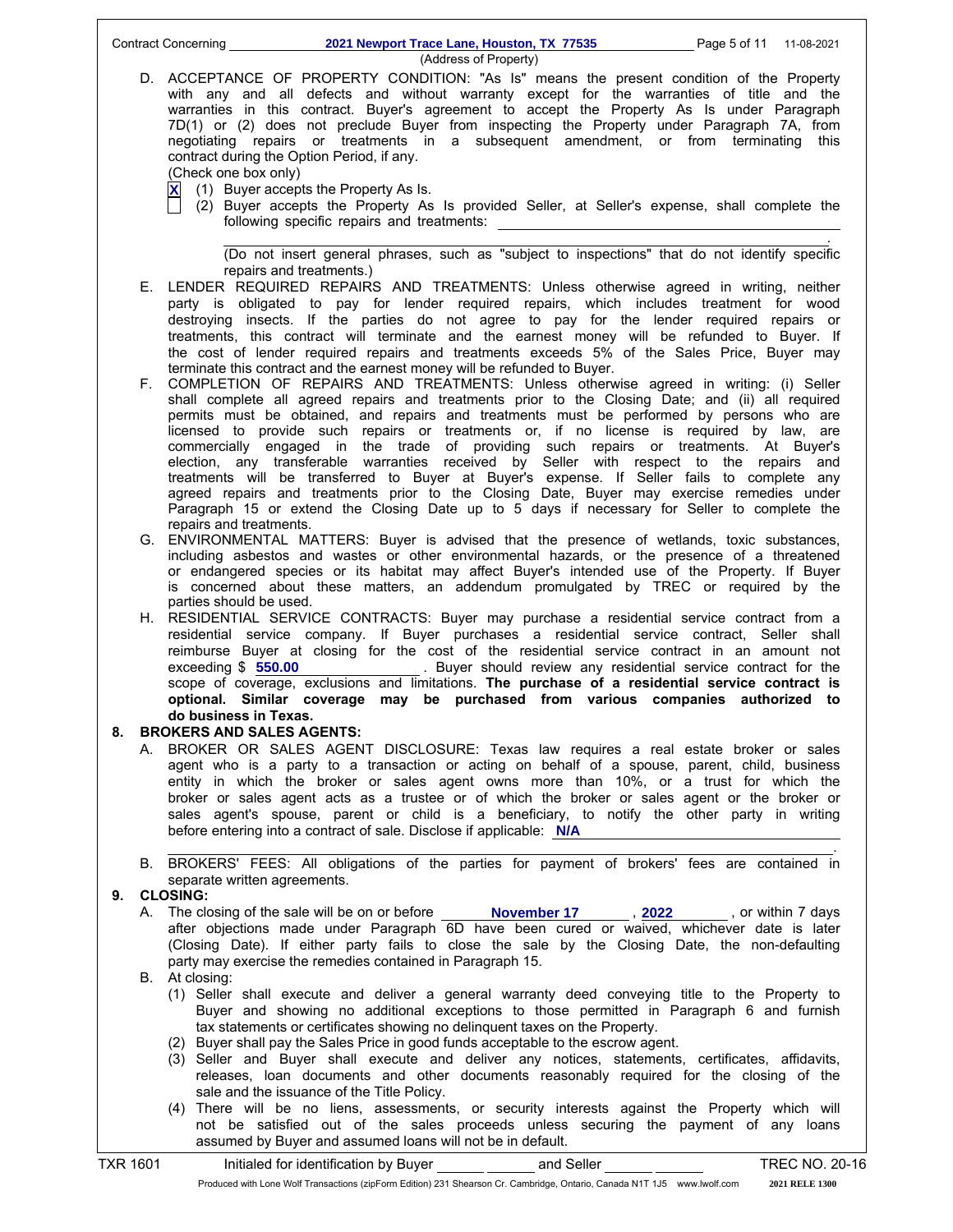## 10. POSSESSION:

- A. BUYER'S POSSESSION: Seller shall deliver to Buyer possession of the Property in its present or required condition, ordinary wear and tear excepted:  $|\mathbf{X}|$  upon closing and funding  $\Box$  according to a temporary residential lease form promulgated by TREC or other written lease required by the parties. Any possession by Buyer prior to closing or by Seller after closing which is not authorized by a written lease will establish a tenancy at sufferance relationship between the parties. Consult your insurance agent prior to change of ownership and possession because insurance coverage may be limited or terminated. The absence of a written lease or appropriate insurance coverage may expose the parties to economic loss.
- B. SMART DEVICES: "Smart Device" means a device that connects to the internet to enable remote use, monitoring, and management of: (i) the Property; (ii) items identified in any Non-Realty Items Addendum; or (iii) items in a Fixture Lease assigned to Buyer. At the time Seller delivers possession of the Property to Buyer, Seller shall:
	- (1) deliver to Buyer written information containing all access codes, usernames, passwords, and applications Buyer will need to access, operate, manage, and control the Smart Devices; and
	- (2) terminate and remove all access and connections to the improvements and accessories from any of Seller's personal devices including but not limited to phones and computers.
- 11. SPECIAL PROVISIONS: (Insert only factual statements and business details applicable to the sale. TREC rules prohibit license holders from adding factual statements or business details for which a contract addendum, lease or other form has been promulgated by TREC for mandatory use.)  **N/A**

## 12. SETTLEMENT AND OTHER EXPENSES:

- A. The following expenses must be paid at or prior to closing:
	- (1) Expenses payable by Seller (Seller's Expenses):
		- (a) Releases of existing liens, including prepayment penalties and recording fees; release of Seller's loan liability; tax statements or certificates; preparation of deed; one-half of escrow fee; and other expenses payable by Seller under this contract.
		- (b) Seller shall also pay an amount not to exceed \$ **N/A N/A** to be applied in the following order: Buyer's Expenses which Buyer is prohibited from paying by FHA, VA, Texas Veterans Land Board or other governmental loan programs, and then to other Buyer's Expenses as allowed by the lender.
	- (2) Expenses payable by Buyer (Buyer's Expenses): Appraisal fees; loan application fees; origination charges; credit reports; preparation of loan documents; interest on the notes from date of disbursement to one month prior to dates of first monthly payments; recording fees; copies of easements and restrictions; loan title policy with endorsements required by lender; loan-related inspection fees; photos; amortization schedules; one-half of escrow fee; all prepaid items, including required premiums for flood and hazard insurance, reserve deposits for insurance, ad valorem taxes and special governmental assessments; final compliance inspection; courier fee; repair inspection; underwriting fee; wire transfer fee; expenses incident to any loan; Private Mortgage Insurance Premium (PMI), VA Loan Funding Fee, or FHA Mortgage Insurance Premium (MIP) as required by the lender; and other expenses payable by Buyer under this contract.
- B. If any expense exceeds an amount expressly stated in this contract for such expense to be paid by a party, that party may terminate this contract unless the other party agrees to pay such excess. Buyer may not pay charges and fees expressly prohibited by FHA, VA, Texas Veterans Land Board or other governmental loan program regulations.
- 13. PRORATIONS: Taxes for the current year, interest, maintenance fees, assessments, dues and rents will be prorated through the Closing Date. The tax proration may be calculated taking into consideration any change in exemptions that will affect the current year's taxes. If taxes for the current year vary from the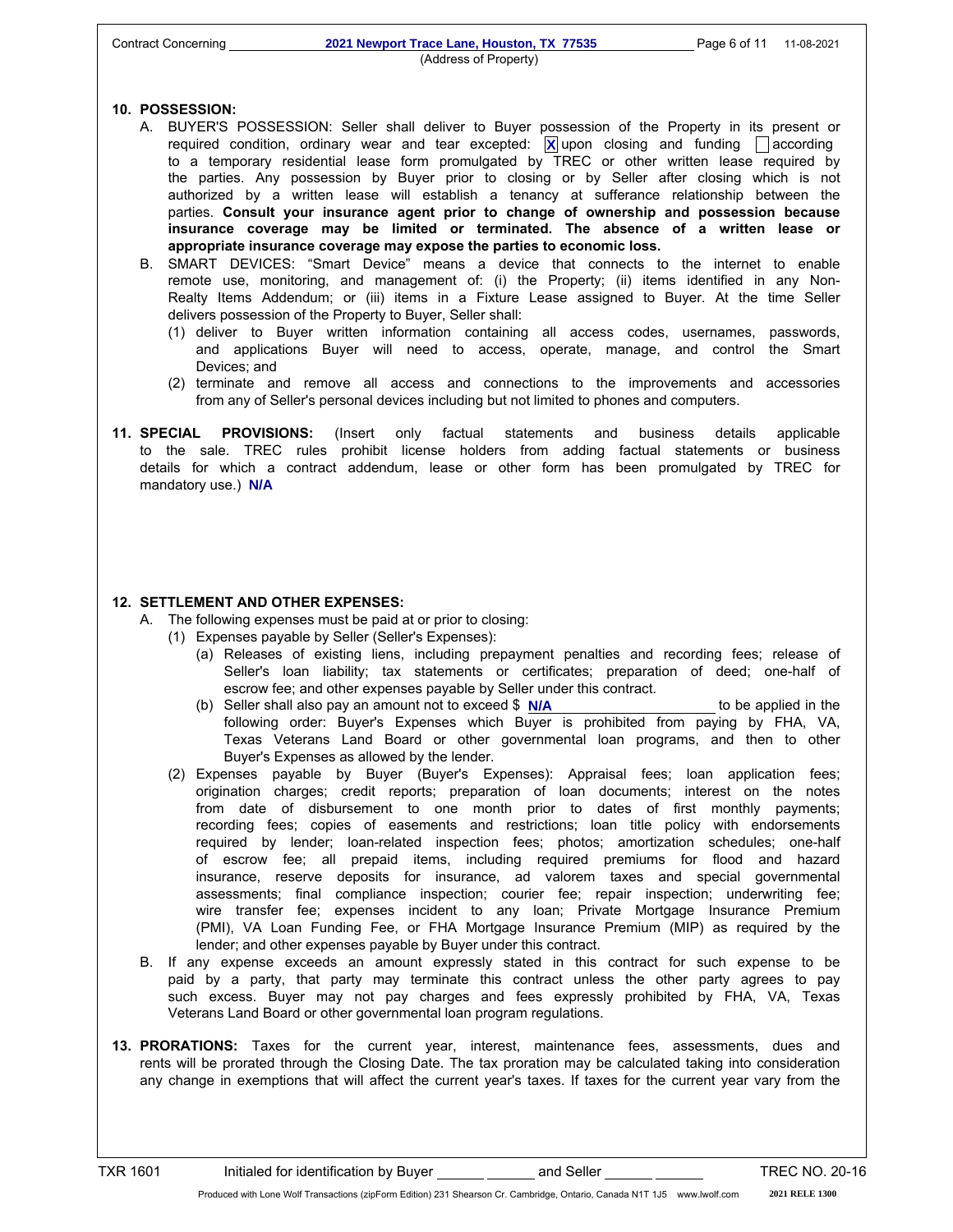(Address of Property)

amount prorated at closing, the parties shall adjust the prorations when tax statements for the current year are available. If taxes are not paid at or prior to closing, Buyer shall pay taxes for the current year.

- 14. CASUALTY LOSS: If any part of the Property is damaged or destroyed by fire or other casualty after the Effective Date of this contract, Seller shall restore the Property to its previous condition as soon as reasonably possible, but in any event by the Closing Date. If Seller fails to do so due to factors beyond Seller's control, Buyer may (a) terminate this contract and the earnest money will be refunded to Buyer (b) extend the time for performance up to 15 days and the Closing Date will be extended as necessary or (c) accept the Property in its damaged condition with an assignment of insurance proceeds, if permitted by Seller's insurance carrier, and receive credit from Seller at closing in the amount of the deductible under the insurance policy. Seller's obligations under this paragraph are independent of any other obligations of Seller under this contract.
- 15. DEFAULT: If Buyer fails to comply with this contract, Buyer will be in default, and Seller may (a) enforce specific performance, seek such other relief as may be provided by law, or both, or (b) terminate this contract and receive the earnest money as liquidated damages, thereby releasing both parties from this contract. If Seller fails to comply with this contract, Seller will be in default and Buyer may (a) enforce specific performance, seek such other relief as may be provided by law, or both, or (b) terminate this contract and receive the earnest money, thereby releasing both parties from this contract.
- 16. MEDIATION: It is the policy of the State of Texas to encourage resolution of disputes through alternative dispute resolution procedures such as mediation. Any dispute between Seller and Buyer related to this contract which is not resolved through informal discussion will be submitted to a mutually acceptable mediation service or provider. The parties to the mediation shall bear the mediation costs equally. This paragraph does not preclude a party from seeking equitable relief from a court of competent jurisdiction.
- 17. ATTORNEY'S FEES: A Buyer, Seller, Listing Broker, Other Broker, or escrow agent who prevails in any legal proceeding related to this contract is entitled to recover reasonable attorney's fees and all costs of such proceeding.

## 18. ESCROW:

- A. ESCROW: The escrow agent is not (i) a party to this contract and does not have liability for the performance or nonperformance of any party to this contract, (ii) liable for interest on the earnest money and (iii) liable for the loss of any earnest money caused by the failure of any financial institution in which the earnest money has been deposited unless the financial institution is acting as escrow agent. Escrow agent may require any disbursement made in connection with this contract to be conditioned on escrow agent's collection of good funds acceptable to escrow agent.
- B. EXPENSES: At closing, the earnest money must be applied first to any cash down payment, then to Buyer's Expenses and any excess refunded to Buyer. If no closing occurs, escrow agent may: (i) require a written release of liability of the escrow agent from all parties; and (ii) require payment of unpaid expenses incurred on behalf of a party. Escrow agent may deduct authorized expenses from the earnest money payable to a party. "Authorized expenses" means expenses incurred by escrow agent on behalf of the party entitled to the earnest money that were authorized by this contract or that party.
- C. DEMAND: Upon termination of this contract, either party or the escrow agent may send a release of earnest money to each party and the parties shall execute counterparts of the release and deliver same to the escrow agent. If either party fails to execute the release, either party may make a written demand to the escrow agent for the earnest money. If only one party makes written demand for the earnest money, escrow agent shall promptly provide a copy of the demand to the other party. If escrow agent does not receive written objection to the demand from the other party within 15 days, escrow agent may disburse the earnest money to the party making demand reduced by the amount of unpaid expenses incurred on behalf of the party receiving the earnest money and escrow agent may pay the same to the creditors. If escrow agent complies with the provisions of this paragraph, each party hereby releases escrow agent from all adverse claims related to the disbursal of the earnest money.
- D. DAMAGES: Any party who wrongfully fails or refuses to sign a release acceptable to the escrow agent within 7 days of receipt of the request will be liable to the other party for (i) damages; (ii) the earnest money; (iii) reasonable attorney's fees; and (iv) all costs of suit.
- E. NOTICES: Escrow agent's notices will be effective when sent in compliance with Paragraph 21.Notice of objection to the demand will be deemed effective upon receipt by escrow agent.
- 19. REPRESENTATIONS: All covenants, representations and warranties in this contract survive closing. If any representation of Seller in this contract is untrue on the Closing Date, Seller will be in default. Unless expressly prohibited by written agreement, Seller may continue to show the Property and receive, negotiate and accept back up offers.
- 20. FEDERAL TAX REQUIREMENTS: If Seller is a "foreign person," as defined by Internal Revenue Code and its regulations, or if Seller fails to deliver an affidavit or a certificate of nonforeign status to Buyer that Seller is not a "foreign person," then Buyer shall withhold from the sales proceeds an amount sufficient to comply with applicable tax law and deliver the same to the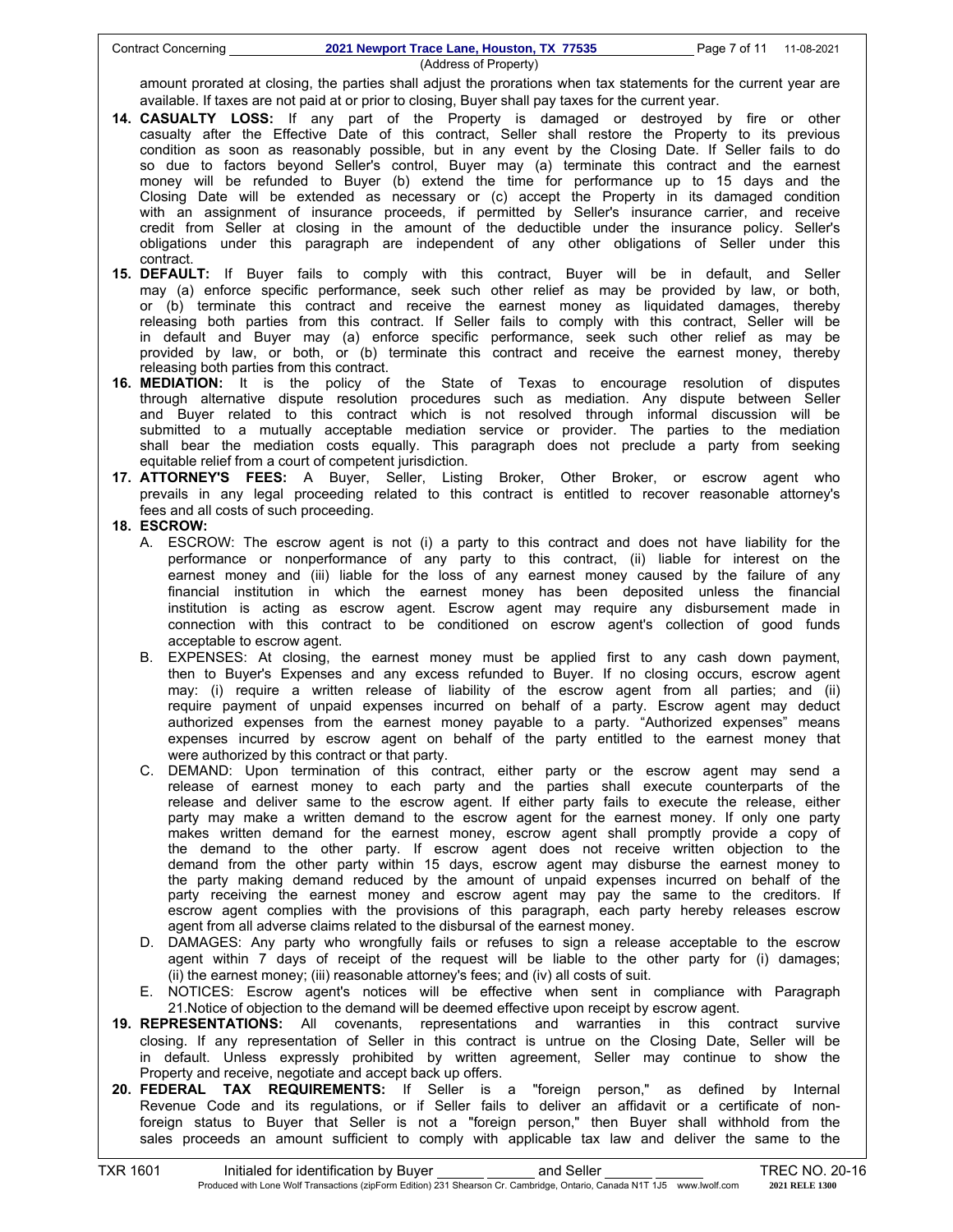| <b>Contract Concerning</b>                                                                                                     | 2021 Newport Trace Lane, Houston, TX 77535<br>Page 8 of 11<br>11-08-2021<br>(Address of Property)                                                                                               |
|--------------------------------------------------------------------------------------------------------------------------------|-------------------------------------------------------------------------------------------------------------------------------------------------------------------------------------------------|
| Service together<br>Internal<br>Revenue<br>the transaction.                                                                    | with<br>appropriate<br>Service<br>tax forms.<br>Internal Revenue<br>regulations require filing written reports if currency in excess of specified amounts is received in                        |
|                                                                                                                                | 21. NOTICES: All notices from one party to the other must be in writing and<br>are effective<br>when mailed to, hand-delivered at, or transmitted by fax or electronic transmission as follows: |
| To Buyer at: Bruce & Betty Buyer                                                                                               | To Seller at: Samantha Seller                                                                                                                                                                   |
| 933 Spencer Highway, #226, Pasadena TX 77505                                                                                   | 2021 Newport Trace Ln, Houston TX 77535                                                                                                                                                         |
| Phone:<br>(713) 555-1234                                                                                                       | Phone:<br>$(281)$ 555-4321                                                                                                                                                                      |
| E-mail/Fax: bandb2015@gmail.com                                                                                                | E-mail/Fax: samanthas@outlook.com                                                                                                                                                               |
| E-mail/Fax:                                                                                                                    | E-mail/Fax:<br><u> 1989 - Andrea Andrew Maria (h. 1989).</u>                                                                                                                                    |
| <b>22. AGREEMENT</b><br><b>OF</b><br><b>PARTIES:</b> This<br>contract are (Check all applicable boxes):                        | contract contains<br>the entire agreement of the<br>parties<br>and cannot be changed except by their written agreement. Addenda which are a part of this                                        |
| $ \mathbf{x} $<br>Third Party Financing Addendum                                                                               | Seller's Temporary Residential Lease                                                                                                                                                            |
| Seller Financing Addendum                                                                                                      | Short Sale Addendum                                                                                                                                                                             |
| $\overline{\mathbf{x}}$<br>Addendum for Property Subject to<br>Mandatory Membership in a Property<br><b>Owners Association</b> | Addendum for Property Located Seaward<br>of the Gulf Intracoastal Waterway                                                                                                                      |
| <b>Buyer's Temporary Residential Lease</b>                                                                                     | $\vert x \vert$<br>Addendum for Seller's Disclosure of                                                                                                                                          |
| Loan Assumption Addendum                                                                                                       | Information on Lead-based Paint and Lead-<br>based Paint Hazards as Required by                                                                                                                 |
| Addendum for Sale of Other Property by<br>Buyer                                                                                | <b>Federal Law</b>                                                                                                                                                                              |
| Addendum for Reservation of Oil, Gas<br>and Other Minerals                                                                     | Addendum for Property in a Propane Gas<br>System Service Area                                                                                                                                   |
| Addendum for "Back-Up" Contract                                                                                                | Addendum Regarding Residential Leases                                                                                                                                                           |
| Addendum for Coastal Area Property                                                                                             | Addendum Regarding Fixture Leases                                                                                                                                                               |
| Addendum for Authorizing Hydrostatic<br>Testing                                                                                | Addendum containing Notice of Obligation<br>to Pay Improvement District Assessment                                                                                                              |
| $\overline{\mathbf{x}}$<br>Addendum Concerning Right to<br>Terminate Due to Lender's Appraisal                                 |                                                                                                                                                                                                 |
| Environmental Assessment, Threatened<br>or Endangered Species and Wetlands<br>Addendum                                         | the control of the control of the control of the control of the control of the control of                                                                                                       |
| 23. CONSULT<br>AN ATTORNEY<br><b>BEFORE</b><br>holders from giving legal advice. READ THIS CONTRACT CAREFULLY.                 | <b>SIGNING:</b><br>TREC<br>prohibit real<br>rules<br>estate<br>license                                                                                                                          |
| Buyer's<br>Attorney is: <b>N/A</b>                                                                                             | Seller's                                                                                                                                                                                        |
| Phone:                                                                                                                         | Phone:                                                                                                                                                                                          |
| Fax:<br>the control of the control of the control of the control of the control of                                             | Fax:<br><u> 1989 - Johann Barbara, martin amerikan basal dan berasal dalam basal dan berasal dalam basal dan berasal dan</u>                                                                    |
| E-mail:                                                                                                                        | E-mail:<br>the control of the control of the control of the control of the control of                                                                                                           |
| <b>TXR 1601</b>                                                                                                                | Initialed for identification by Buyer _______ _______ and Seller ______ _______<br><b>TREC NO. 20-16</b>                                                                                        |

 $\Gamma$ 

Produced with Lone Wolf Transactions (zipForm Edition) 231 Shearson Cr. Cambridge, Ontario, Canada N1T 1J5 www.lwolf.com

**2021 RELE 1300**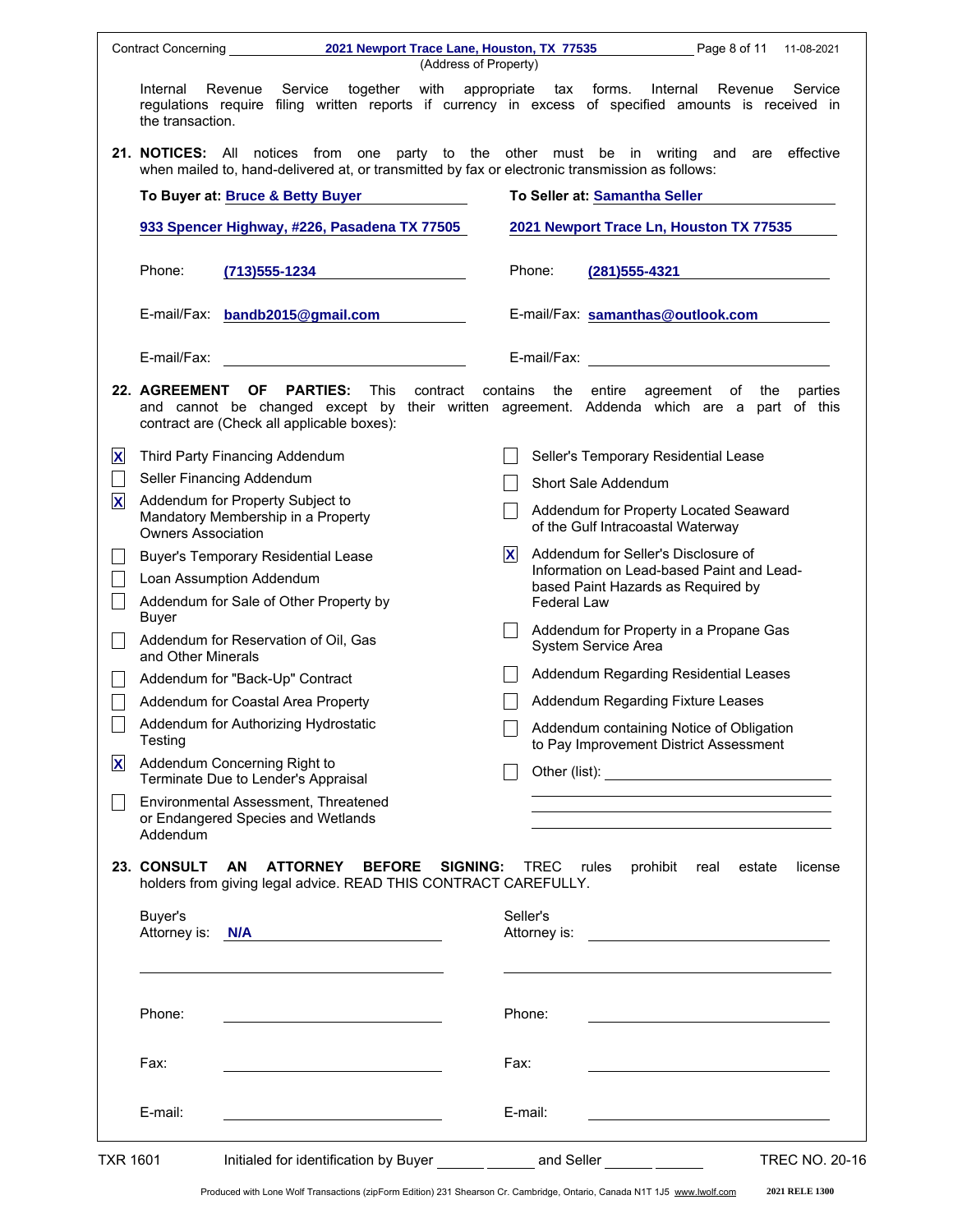| Contract Concerning                                                                                         |                                                                                                                                                                                                               | 2021 Newport Trace Lane, Houston, TX 77535 | Page 9 of 11 | 11-08-2021            |
|-------------------------------------------------------------------------------------------------------------|---------------------------------------------------------------------------------------------------------------------------------------------------------------------------------------------------------------|--------------------------------------------|--------------|-----------------------|
|                                                                                                             |                                                                                                                                                                                                               | (Address of Property)                      |              |                       |
|                                                                                                             |                                                                                                                                                                                                               |                                            |              |                       |
|                                                                                                             |                                                                                                                                                                                                               |                                            |              |                       |
|                                                                                                             |                                                                                                                                                                                                               |                                            |              |                       |
|                                                                                                             |                                                                                                                                                                                                               |                                            |              |                       |
|                                                                                                             |                                                                                                                                                                                                               |                                            |              |                       |
|                                                                                                             |                                                                                                                                                                                                               |                                            |              |                       |
|                                                                                                             |                                                                                                                                                                                                               |                                            |              |                       |
|                                                                                                             |                                                                                                                                                                                                               |                                            |              |                       |
|                                                                                                             |                                                                                                                                                                                                               |                                            |              |                       |
|                                                                                                             |                                                                                                                                                                                                               |                                            |              |                       |
|                                                                                                             |                                                                                                                                                                                                               |                                            |              |                       |
|                                                                                                             |                                                                                                                                                                                                               |                                            |              |                       |
|                                                                                                             |                                                                                                                                                                                                               |                                            |              |                       |
|                                                                                                             |                                                                                                                                                                                                               |                                            |              |                       |
| <b>EXECUTED the</b>                                                                                         | day of<br>(BROKER: FILL IN THE DATE OF FINAL ACCEPTANCE.)                                                                                                                                                     |                                            |              | (Effective Date).     |
|                                                                                                             |                                                                                                                                                                                                               |                                            |              |                       |
|                                                                                                             |                                                                                                                                                                                                               |                                            |              |                       |
|                                                                                                             |                                                                                                                                                                                                               |                                            |              |                       |
|                                                                                                             |                                                                                                                                                                                                               |                                            |              |                       |
|                                                                                                             |                                                                                                                                                                                                               |                                            |              |                       |
|                                                                                                             |                                                                                                                                                                                                               |                                            |              |                       |
|                                                                                                             |                                                                                                                                                                                                               |                                            |              |                       |
|                                                                                                             |                                                                                                                                                                                                               |                                            |              |                       |
| <b>Buyer Bruce Buyer</b>                                                                                    |                                                                                                                                                                                                               | Seller Samantha Seller                     |              |                       |
|                                                                                                             |                                                                                                                                                                                                               |                                            |              |                       |
|                                                                                                             |                                                                                                                                                                                                               |                                            |              |                       |
|                                                                                                             |                                                                                                                                                                                                               |                                            |              |                       |
|                                                                                                             |                                                                                                                                                                                                               |                                            |              |                       |
|                                                                                                             |                                                                                                                                                                                                               |                                            |              |                       |
| <b>Buyer Betty Buyer</b>                                                                                    |                                                                                                                                                                                                               | Seller                                     |              |                       |
|                                                                                                             |                                                                                                                                                                                                               |                                            |              |                       |
|                                                                                                             |                                                                                                                                                                                                               |                                            |              |                       |
|                                                                                                             |                                                                                                                                                                                                               |                                            |              |                       |
|                                                                                                             |                                                                                                                                                                                                               |                                            |              |                       |
|                                                                                                             |                                                                                                                                                                                                               |                                            |              |                       |
|                                                                                                             |                                                                                                                                                                                                               |                                            |              |                       |
|                                                                                                             |                                                                                                                                                                                                               |                                            |              |                       |
|                                                                                                             |                                                                                                                                                                                                               |                                            |              |                       |
|                                                                                                             |                                                                                                                                                                                                               |                                            |              |                       |
|                                                                                                             |                                                                                                                                                                                                               |                                            |              |                       |
|                                                                                                             |                                                                                                                                                                                                               |                                            |              |                       |
|                                                                                                             |                                                                                                                                                                                                               |                                            |              |                       |
|                                                                                                             |                                                                                                                                                                                                               |                                            |              |                       |
|                                                                                                             |                                                                                                                                                                                                               |                                            |              |                       |
|                                                                                                             |                                                                                                                                                                                                               |                                            |              |                       |
|                                                                                                             | The form of this contract has been approved by the Texas Real Estate Commission. TREC forms are                                                                                                               |                                            |              |                       |
|                                                                                                             | intended for use only by trained real estate license holders. No representation is made as to the legal<br>validity or adequacy of any provision in any specific transactions. It is not intended for complex |                                            |              |                       |
|                                                                                                             | transactions. Texas Real Estate Commission, P.O. Box 12188, Austin, TX 78711-2188, (512) 936-3000                                                                                                             |                                            |              |                       |
| TEXAS REAL ESTATE COMMISSION (http://www.trec.texas.gov) TREC NO. 20-16. This form replaces TREC NO. 20-15. |                                                                                                                                                                                                               |                                            |              |                       |
| <b>TXR 1601</b>                                                                                             |                                                                                                                                                                                                               |                                            |              | <b>TREC NO. 20-16</b> |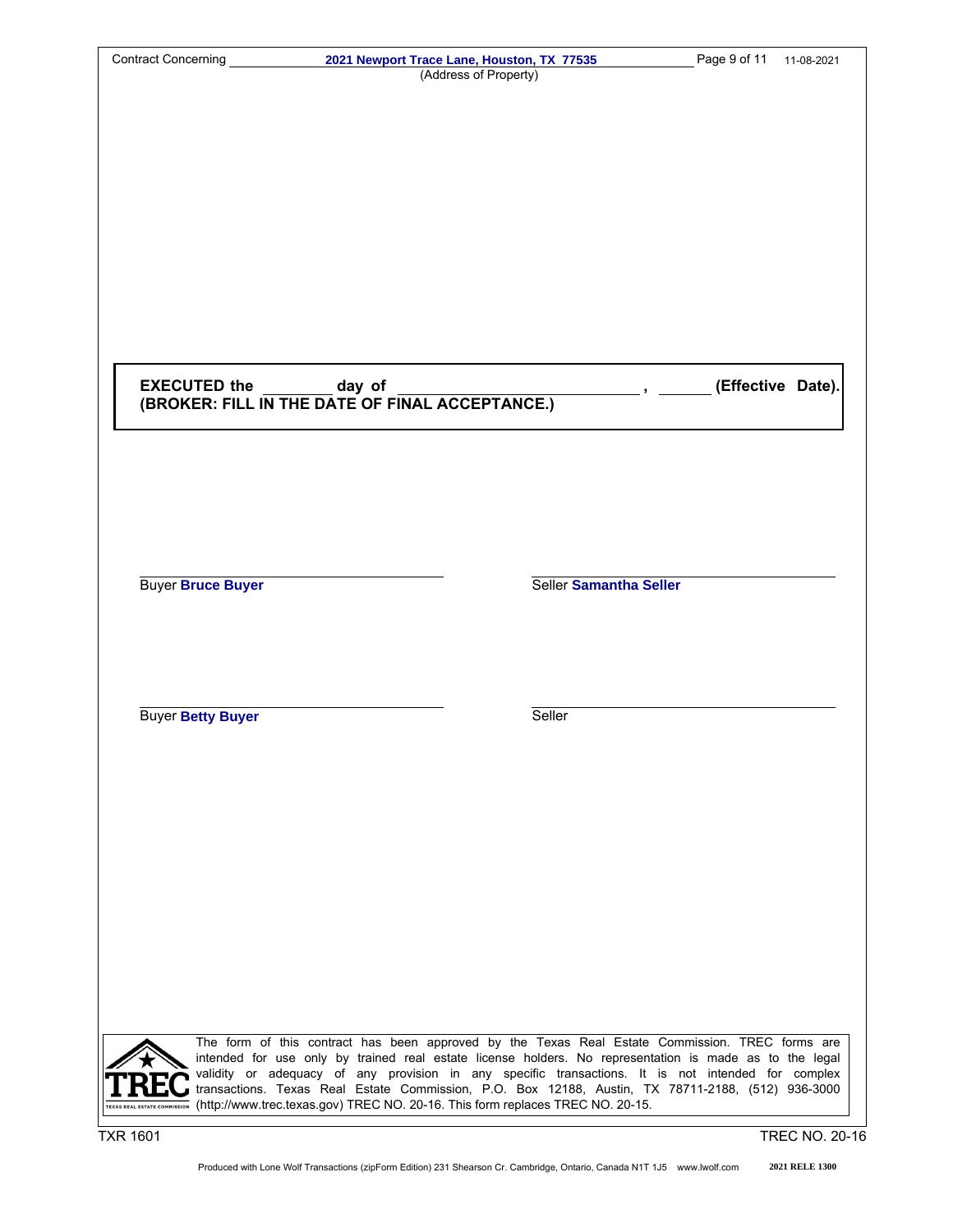|                                  |                                                                      | <b>BROKER INFORMATION</b><br>(Print name(s) only. Do not sign)                                                                                                                                                                                                      |                |
|----------------------------------|----------------------------------------------------------------------|---------------------------------------------------------------------------------------------------------------------------------------------------------------------------------------------------------------------------------------------------------------------|----------------|
| <b>H-Town Realty</b>             | 935221                                                               | <b>William Greene Properties</b>                                                                                                                                                                                                                                    | 921554         |
| Other Broker Firm                | License No.                                                          | <b>Listing Broker Firm</b>                                                                                                                                                                                                                                          | License No.    |
| represents                       | $ \mathbf{X} $ Buyer only as Buyer's agent                           | Seller and Buyer as an intermediary<br>represents                                                                                                                                                                                                                   |                |
|                                  | Seller as Listing Broker's subagent                                  | $ \mathbf{X} $ Seller only as Seller's agent                                                                                                                                                                                                                        |                |
| <b>Paul Ennis</b>                | 045771                                                               | <b>Vivian Taylor</b>                                                                                                                                                                                                                                                | 053211         |
| Associate's Name                 | License No.                                                          | <b>Listing Associate's Name</b>                                                                                                                                                                                                                                     | License No.    |
|                                  |                                                                      | <b>The Taylor Team</b>                                                                                                                                                                                                                                              |                |
| <b>Team Name</b>                 |                                                                      | <b>Team Name</b>                                                                                                                                                                                                                                                    |                |
| pauleennisrealtor@gmail.com      | (713)456-7890                                                        | vtaylorsoldit@yahoo.com                                                                                                                                                                                                                                             | (281) 433-2288 |
| <b>Associate's Email Address</b> | Phone                                                                | Listing Associate's Email Address                                                                                                                                                                                                                                   | Phone          |
| <b>Tracy Haley</b>               | 059076                                                               | <b>Yesenia Jones</b>                                                                                                                                                                                                                                                | 049899         |
| Licensed Supervisor of Associate | License No.                                                          | Licensed Supervisor of Listing Associate                                                                                                                                                                                                                            | License No.    |
| 644 Fuqua, #100                  |                                                                      |                                                                                                                                                                                                                                                                     |                |
|                                  | (712)334-1000                                                        | 8890 Sam Houston Pkwy, Ste 210                                                                                                                                                                                                                                      |                |
| <b>Other Broker's Address</b>    | Phone                                                                | Listing Broker's Office Address                                                                                                                                                                                                                                     | Phone          |
| <b>Houston</b>                   | 77082<br>TХ                                                          | <b>Houston</b><br><b>TX</b>                                                                                                                                                                                                                                         | 77373          |
| City                             | <b>State</b><br>Zip                                                  | <b>State</b><br>City                                                                                                                                                                                                                                                | Zip            |
|                                  |                                                                      | Selling Associate's Name<br><b>Team Name</b>                                                                                                                                                                                                                        | License No.    |
|                                  |                                                                      | Selling Associate's Email Address                                                                                                                                                                                                                                   | Phone          |
|                                  |                                                                      | Licensed Supervisor of Selling Associate                                                                                                                                                                                                                            | License No.    |
|                                  |                                                                      | Selling Associate's Office Address                                                                                                                                                                                                                                  |                |
|                                  |                                                                      | City<br>State                                                                                                                                                                                                                                                       | Zip            |
|                                  | the previous agreement between brokers to pay or share a commission. | Disclosure: Pursuant to a previous, separate agreement (such as a MLS offer of compensation or other<br>agreement between brokers), Listing Broker has agreed to pay Other Broker a fee (3%<br>). This disclosure is for informational purposes and does not change |                |